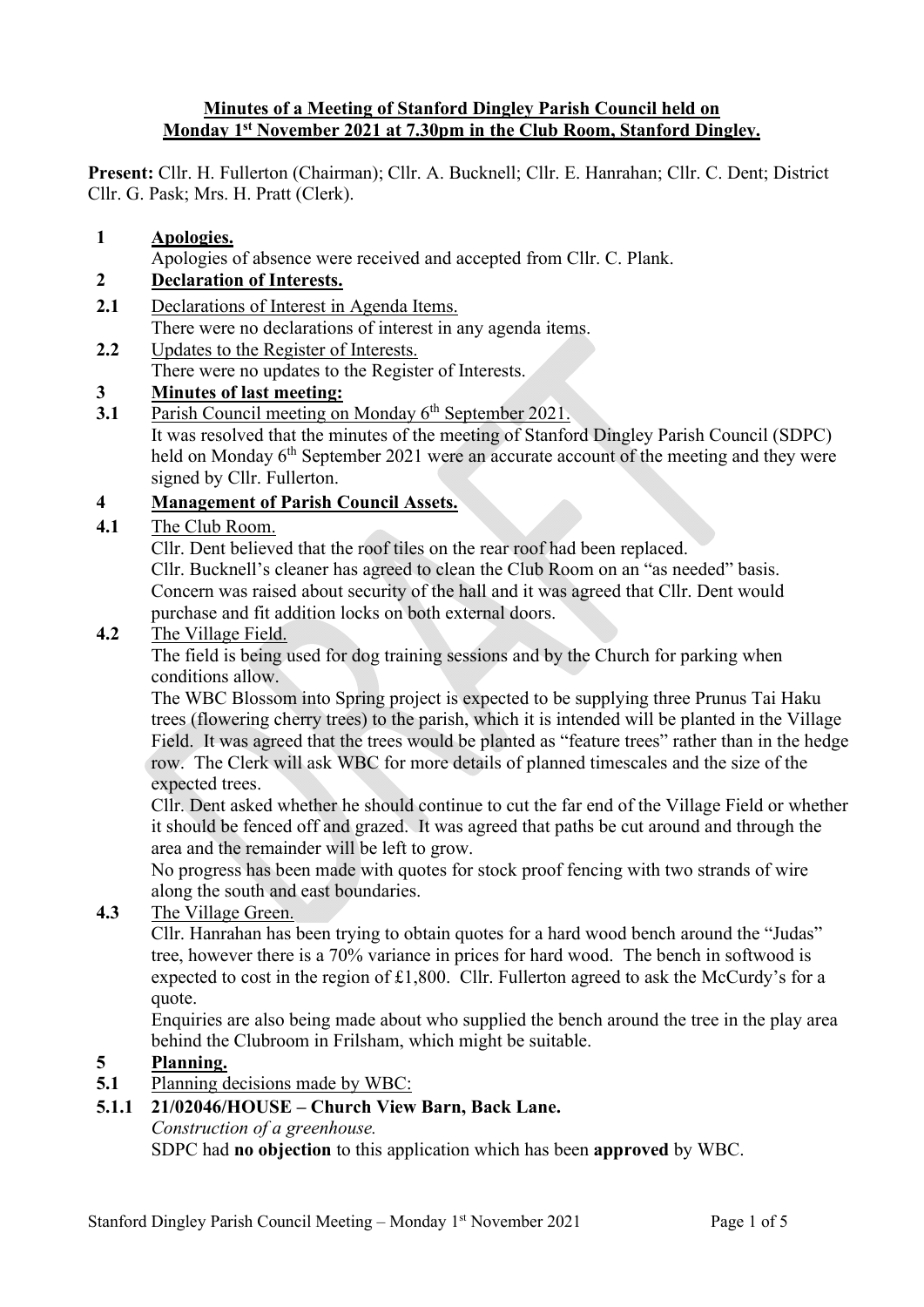### **5.1.2 21/01648/HOUSE – Roman Way.**

*Conversion of barn/outbuilding to annexe and construction of carport, all to serve Roman Way.*

SDPC **objected** to this application which has been **withdrawn.**

### **5.1.3 21/01693/HOUSE – Ingle Spring.**

*Demolition of existing store, conservatory and utility room. Conversion of existing garage to kitchen. Erection of single-storey and two storey extensions to existing dwelling. Formation of bay window, and removal of existing chimney. Removal of 2 no. trees.*

SDPC had **no objection** to this application which has been **approved** by WBC.

# **5.1.4 21/00728/FULD – Saffron House.**

*Demolition of existing barn and replace with new 4-bed dwelling with 2 card sheds, alterations to existing access detail on land adjacent to Saffron House. Section 73 application to vary Condition 2 (Approved Plans) of previously approved application 18.03400/FULD.*

SDPC **objected** to this application which has been **approved** by WBC.

### **5.1.5 21/00108/HOUSE – Saffron House.**

*The proposal is the erection of a three-bay oak framed garage to be used as a home office and undercover car storage.*

SDPC **objected** to this application which has been **withdrawn.**

### **6 Parish Survey.**

The top two points raised by the parish survey are speeding vehicles and facilities for young people. There are a number of requests for a village shop, but there is unlikely to be sufficient trade for a shop to be viable. There was a discussion about whether the pubs might be willing to hold a small stock of consumable goods for locals and walkers.

The results of the parish survey will be presented to parishioners at a meeting in the Club Room on the afternoon of Saturday  $22<sup>nd</sup>$  January 2022. How the results are presented will be agreed at a meeting on Monday 10<sup>th</sup> January.

### **7 Sewer Flooding.**

There was no update from Thames Water.

### **8 Traffic**

### **8.1** WBC SID Portal.

The Clerk has registered on the WBC SID portal. WBC needs to approve any locations where SID can be used and a risk assessment must be developed for each location. The Thames Valley Community Speedwatch trial starts in West Berkshire on 3<sup>rd</sup> November.

### **8.2** Speed in the Parish.

Cllr. Bucknell has had the children's posters printed on Foamex boards. In addition, a number of warning signs have been purchased to put up around the parish about the various dangers on the local roads.

Some tractors are clearly going too fast through the middle of the village; there was a discussion about whether speed tracking could be used. A number of the drivers are also using their mobile phones whilst driving. Cllr. Hanrahan will have a conversation with Jeremy Plank.

# **9 Reports.**

**9.1** District Councillor's Report.

### **9.1.1 Padworth Recycling Centre**

The recycling centre will be continuing with the booking system. However, due to abuse from Hampshire residents, residents of West Berkshire will be invited to register their vehicles to make the system easier to use.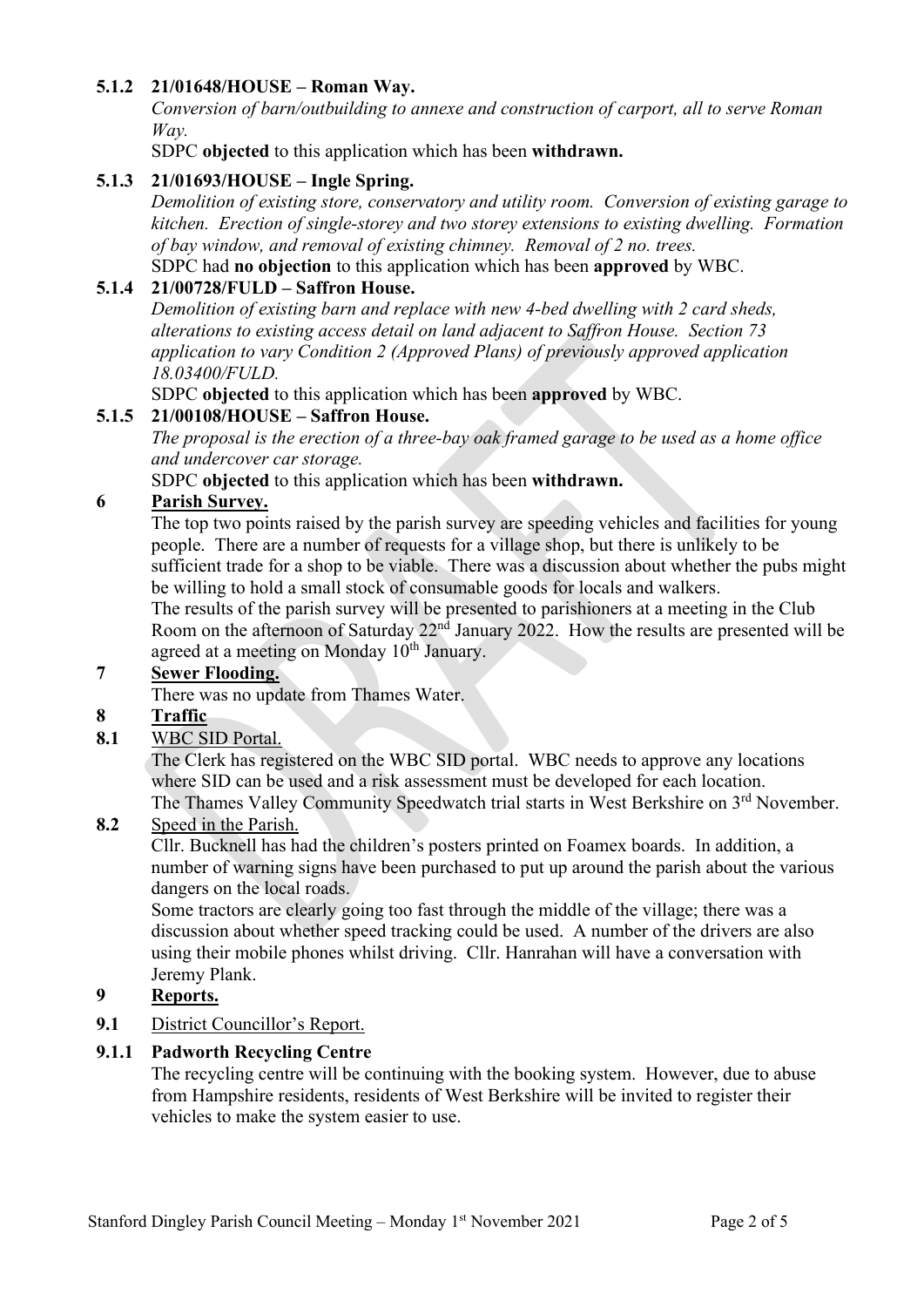### **9.1.2 Consultation on adult social care.**

WBC has started a consultation on adult social care which will be open until  $3<sup>rd</sup>$  January 2022.

#### **9.1.3 COVID rates.**

The increased COVID rates locally have caused the "Gold" meetings to be resumed on managing the situation. Rates have reached approximately 700 per 100,000.

### **9.1.4 WBC Chief Exec.**

The new chief executive of WBC, Nigel Lynn, started on Monday 18<sup>th</sup> October.

## **9.1.5 Traveller Issues.**

The potential traveller site on Lawrences Lane in Thatcham is subject to a retrospective planning application.

The traveller site on the A4 at Woolhampton was legitimately purchased, but has been extended; this too is subject to a retrospective planning application.

WBC needs to have a defined number of traveller sites within the area.

#### **9.2** District Parish Conference.

The main topic covered at the District Parish Conference was road safety and in particular speeding.

#### **9.3** Stanford Dingley Events Committee.

There Events Committee, is currently working reasonably well without a Chair, and want to organise events for the community. They do not want to manage and maintain the Club Room. It was agreed the existing Events Committee should be encouraged to reach out to the new residents for more members.

Volunteers will be invited to promote a greater use of the Club Room.

#### **9.4** Dredge Gang.

Due to the weather the Dredge Gang outing was postponed until 4<sup>th</sup> December.

The weeds on one side of the path adjacent to the Village Green have been sprayed. WBC produce a riparian ownership leaflet which details the duties of landowners adjoining water courses. A copy of the leaflet will be circulated to residents who are riparian owners.

#### **9.5** Public Rights of Way.

Footpath STAN 27/1 past the end of the blue pools is still very boggy. Cllr. Fullerton will find contact details for Cllr. Bucknell to contact Mr. Wolf, the land owner.

The opportunity to replace the stile with a kissing gate on BUCK 125/1, through Kings Copse, has been turned down by the owner on the grounds that it is more likely to enable cyclists to illegally use the route. It was agreed to revisit this next year.

### **10 Clerk's Report.**

### **10.1** Correspondence.

### **10.1.1 BALC AGM.**

The AGM of BALC takes place on Wednesday 17<sup>th</sup> November at 7.30pm in Woodley and will be followed by a presentation on climate change.

**10.2** Finances

# **10.2.1 To receive the financial statement dated 1st November 2021.**

| The Clerk reported that the following payments have been made since the last meeting: |                                               |
|---------------------------------------------------------------------------------------|-----------------------------------------------|
| Post Office Ltd                                                                       | £36.82 SSE Electricity for the Club Room      |
|                                                                                       | $(1/6/2021 - 31/8/2021)$ .                    |
| McCurdy Co. Ltd                                                                       | £324.00 Wooden posts around the Village Green |
| Expenses (including Club Room $£629.82$                                               |                                               |
| cleaning, toilet roll and gravel)                                                     |                                               |

Once all transactions have cleared the balance in the account will be £8,964.00. This reconciles to the bank statement dated the  $30<sup>th</sup>$  September 2021 which showed a balance of  $£9,713.82.$  The Events Committee has made a payment to SDPC of £240 which is the rental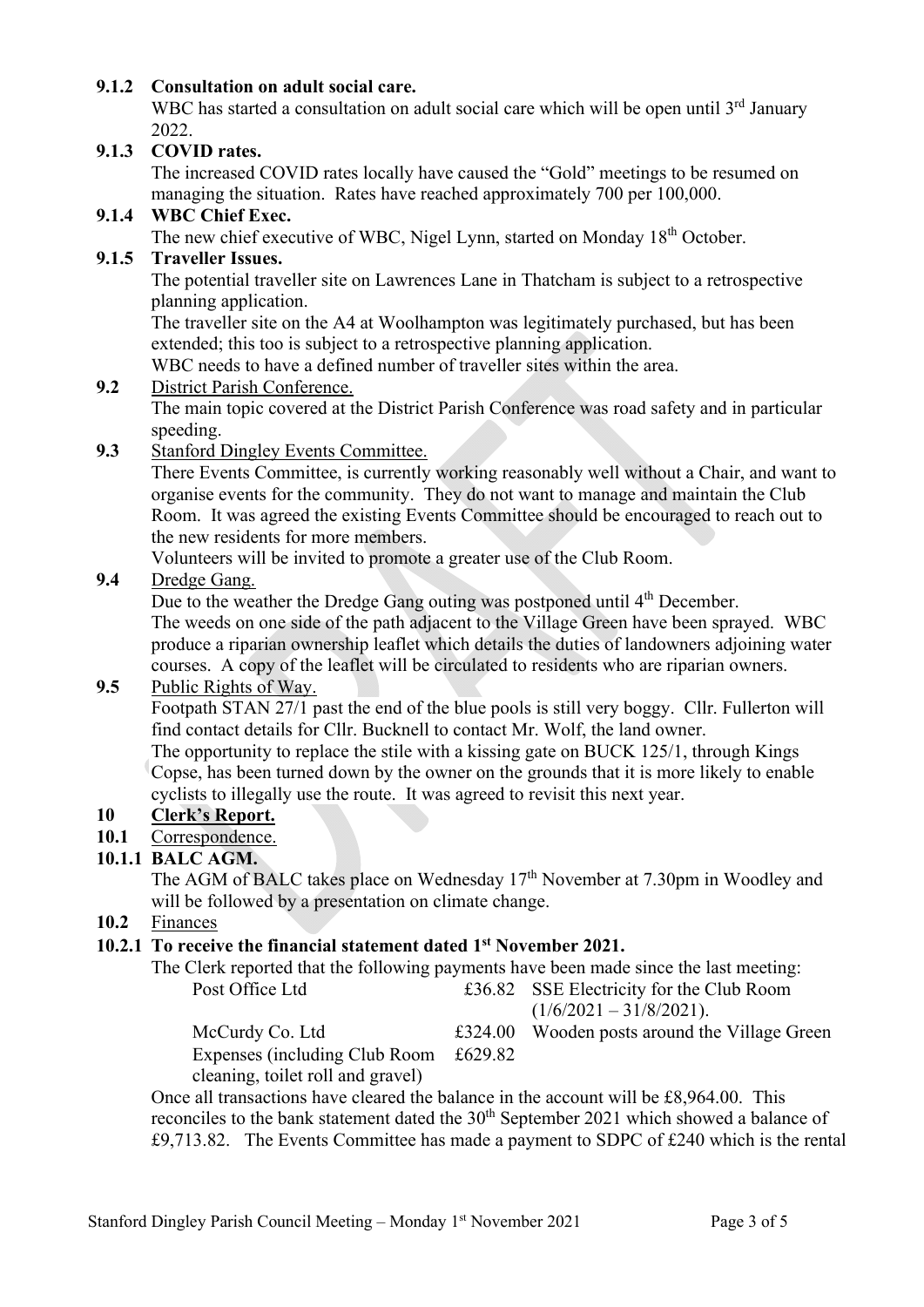for the Village Field for dog training. The Business Instant account contained a balance of £6,483.70 on the last statement dated the  $30<sup>th</sup>$  September 2021.

# **10.2.2** Six monthly spending against budget. Expenditure and income for the first half of the financial year were reviewed. It was agreed to make the following payments: CCB/CBAS membership, a donation of £100 to the Pang Valley Flood Forum, a donation of £200 to WBC for libraries and £50 towards the production of New Link. **10.3** Dates of Meetings until May 2023. The following dates were proposed for future meetings: Wednesday 5<sup>th</sup> January 2022 Monday 7<sup>th</sup> March 2022 Wednesday  $27<sup>th</sup>$  April 2022 – Annual Parish Meeting Wednesday 4<sup>th</sup> May 2022 Monday 4<sup>th</sup> July 2022 Monday 5<sup>th</sup> September 2022 Monday 7<sup>th</sup> November 2022 Wednesday 4<sup>th</sup> January 2023 Monday 6<sup>th</sup> March 2023 Monday 17th April 2023 – Annual Parish Meeting Wednesday 3rd May 2023 The Annual Parish Council meeting and an ordinary parish council meeting will take place in May on the listed dates.

## **11 Date of next meeting: SDPC: Wednesday 5th January 2022 at 7.30pm.**

There being no further business, the meeting closed at 9.10pm.

Signed:

Date: